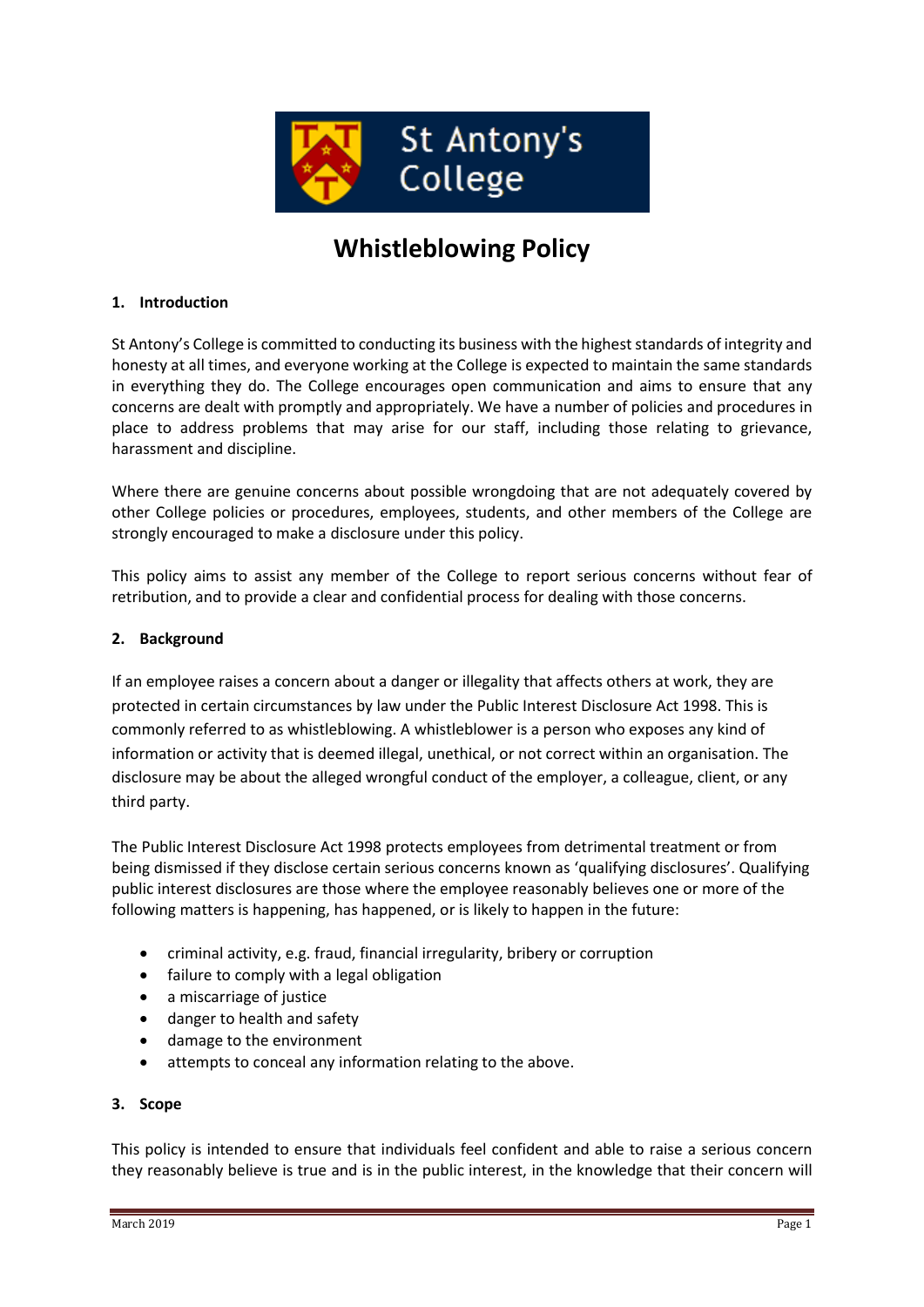be taken seriously and that no action will be taken against them. It is not intended to be used for the following:

- to investigate and address complaints by staff; these should be raised under the College's grievance procedure;
- complaints by students about their programmes of study or research, or the services the College provides;
- to reconsider any matters which have already been addressed under the College's bullying and harassment, grievance, disciplinary or other procedures;
- to question financial or business decisions taken by the College.

Although the legislation offers protection specifically to employees, this procedure is available to all members of the College, including students, Governing Body Fellows, casual workers, agency workers, or those contracted to provide services to the College.

## **4. Responsibilities**

Governing Body has overall responsibility for implementing this policy. It is supported by the Management Executive Team, which is responsible for keeping under review the College's policies and compliance with legislation and regulatory compliance.

Managers and supervisors have an important role to play in encouraging employees to report any concerns of wrongdoing they may have. Managers should ensure that any concerns raised are taken seriously and that action is taken to resolve concerns.

Any employee who has knowledge of, or reasonably suspects, any wrongdoing is taking place (or has happened or is likely to happen), is strongly encouraged to report this immediately to their line manager, or to follow the procedure below.

Disclosures must be made in good faith. The employee must reasonably believe the information disclosed and any allegation made is true. In the event of malicious or vexatious allegations, disciplinary action may be taken against the individual concerned.

All employees, irrespective of their role, are required not to subject any other member of staff or worker to detrimental treatment, bullying or harassment on the basis they have made a disclosure under this policy. Disciplinary action may be taken against anyone found to have acted in such a manner.

#### **5. Procedure**

An individual who wishes to report a concern about possible wrongdoing should do so in the first instance to the Bursar. If the complaint is about or implicates the Bursar, the matter should be reported to the Warden.

The individual making the disclosure does not have to be able to prove the allegations, but should have a reasonable and genuine belief that the information being disclosed is true and that the disclosure is in the public interest.

Disclosures should provide as much supporting evidence as possible.